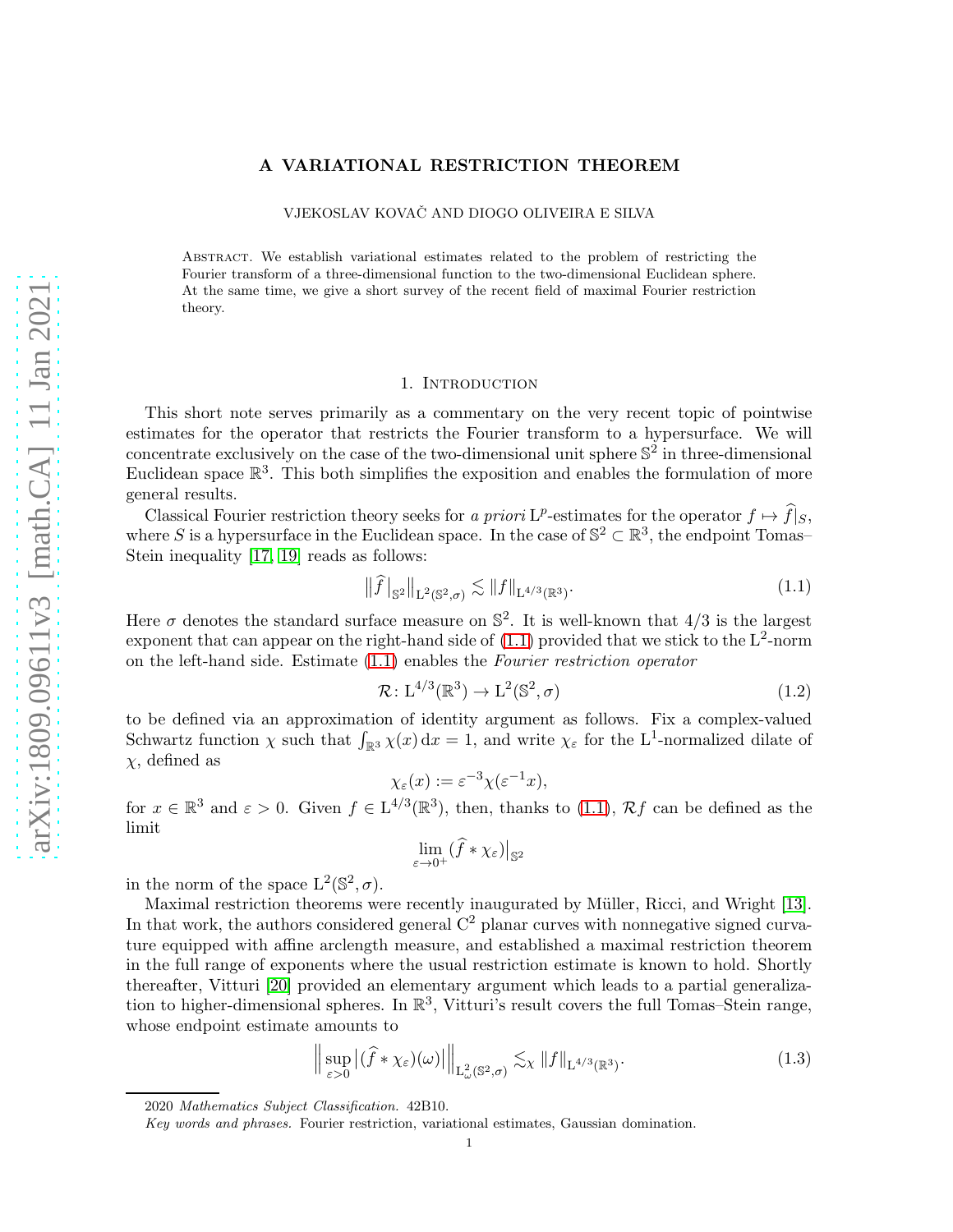An easy consequence of [\(1.3\)](#page-0-1) and of obvious convergence properties in the dense class of Schwartz functions is the fact that the limit

<span id="page-1-1"></span>
$$
\lim_{\varepsilon \to 0^+} (\widehat{f} * \chi_{\varepsilon})(\omega) \tag{1.4}
$$

exists for each  $f \in L^{4/3}(\mathbb{R}^3)$  and for  $\sigma$ -almost every  $\omega \in \mathbb{S}^2$ . This enables us to recover the operator [\(1.2\)](#page-0-2) also in the pointwise sense, and not only in the  $L^2$ -norm, which was the main motivation behind the paper [\[13\]](#page-9-2).

For the elegant proof of [\(1.3\)](#page-0-1), Vitturi [\[20\]](#page-9-3) used the following equivalent, non-oscillatory reformulation of the ordinary restriction estimate [\(1.1\)](#page-0-0):

<span id="page-1-0"></span>
$$
\Big|\int_{(\mathbb{S}^2)^2} g(\omega) \overline{g(\omega')} h(\omega - \omega') d\sigma(\omega) d\sigma(\omega')\Big| \lesssim \|g\|_{\mathcal{L}^2(\mathbb{S}^2, \sigma)}^2 \|h\|_{\mathcal{L}^2(\mathbb{R}^3)}.
$$
\n(1.5)

The proof of the equivalence between  $(1.1)$  and  $(1.5)$  amounts to passing to the adjoint operator (i.e. to a Fourier extension estimate) and expanding out the  $L^4$ -norm using Plancherel's identity. These steps make the choice of exponents 4/3 and 2 into the most convenient one. The advantage of the expanded adjoint formulation [\(1.5\)](#page-1-0) is that one can easily insert the iterated maximal function operator in h, and simply invoke its boundedness on  $L^2(\mathbb{R}^3)$ . We refer the reader to [\[20\]](#page-9-3) for details. In some sense, we will be following a similar step below.

In this paper we quantify the pointwise convergence result [\(1.4\)](#page-1-1) in terms of the so-called variational norms. These were introduced by Lépingle  $[11]$  in the context of probability theory. Various modifications were then defined and used by Bourgain for numerous problems in harmonic analysis and ergodic theory; see for instance [\[5\]](#page-9-5). Recall that, given a function  $a: (0, \infty) \to \mathbb{C}$  and an exponent  $\rho \in [1, \infty)$ , the *ρ*-variation seminorm of a is defined as

$$
||a||_{\widetilde{\mathcal{V}}^{\varrho}} := \sup_{\substack{m \in \mathbb{N} \\ 0 < \varepsilon_0 < \varepsilon_1 < \cdots < \varepsilon_m}} \Big( \sum_{j=1}^m |a(\varepsilon_j) - a(\varepsilon_{j-1})|^{\varrho} \Big)^{1/\varrho}.
$$

In order to turn it into a  $\varrho$ -variation norm, we simply add the term  $|a(\varepsilon_0)|^{\varrho}$  as follows:

$$
\|a\|_{\mathcal{V}^\varrho}:=\sup_{\substack{m\in\mathbb{N}\\0<\varepsilon_0<\varepsilon_1<\cdots<\varepsilon_m}}\Big(|a(\varepsilon_0)|^\varrho+\sum_{j=1}^m|a(\varepsilon_j)-a(\varepsilon_{j-1})|^\varrho\Big)^{1/\varrho}.
$$

Since this is not the standard convention in the literature, we make a distinction as we are going to use both quantities. Clearly,  $||a||_{V^{\varrho}}$  controls both  $\sup_{\varepsilon>0} |a(\varepsilon)|$  and the number of "jumps" of  $a(\varepsilon)$  as  $\varepsilon \to 0^+$  (and even as  $\varepsilon \to \infty$ , which is not the interesting case here). A particular instance of the main result of this paper (which is Theorem [1](#page-3-0) below) is the following variational generalization of estimate [\(1.3\)](#page-0-1),

<span id="page-1-2"></span>
$$
\left\| \left\| (\widehat{f} * \chi_{\varepsilon})(\omega) \right\|_{V_{\varepsilon}^{\varrho}} \right\|_{L_{\omega}^{2}(\mathbb{S}^{2},\sigma)} \lesssim_{\chi,\varrho} \|f\|_{L^{4/3}(\mathbb{R}^{3})},\tag{1.6}
$$

when  $\varrho \in (2,\infty)$  and  $f \in L^{4/3}(\mathbb{R}^3)$ . The reader can still consider  $\chi$  to be a fixed Schwartz function, but we are just about to discuss more general possible choices. Variational estimates like [\(1.6\)](#page-1-2) for various averages and truncations of integral operators have been extensively studied; the papers [\[2,](#page-9-6) [6,](#page-9-7) [7,](#page-9-8) [9,](#page-9-9) [12\]](#page-9-10) are just a sample from the available literature. In addition to quantifying the mere convergence, such estimates establish convergence in the whole  $L^p$ space in an explicit and quantitative manner, without the need for pre-existing convergence results on a dense subspace. Later in the text we will also use the *biparameter*  $\rho$ *-variation* seminorm, defined for a function of two variables b:  $(0, \infty) \times (0, \infty) \to \mathbb{C}$  as

$$
||b||_{\widetilde{\operatorname{W}}^{\varrho}} := \sup_{\substack{m,n \in \mathbb{N} \\ 0 < \varepsilon_0 < \varepsilon_1 < \dots < \varepsilon_m \\ 0 < \eta_0 < \eta_1 < \dots < \eta_n}} \Big( \sum_{\substack{1 \le j \le m \\ 1 \le k \le n}} \big| b(\varepsilon_j,\eta_k) - b(\varepsilon_j,\eta_{k-1}) - b(\varepsilon_{j-1},\eta_k) + b(\varepsilon_{j-1},\eta_{k-1}) \big|^{\varrho} \Big)^{1/\varrho}.
$$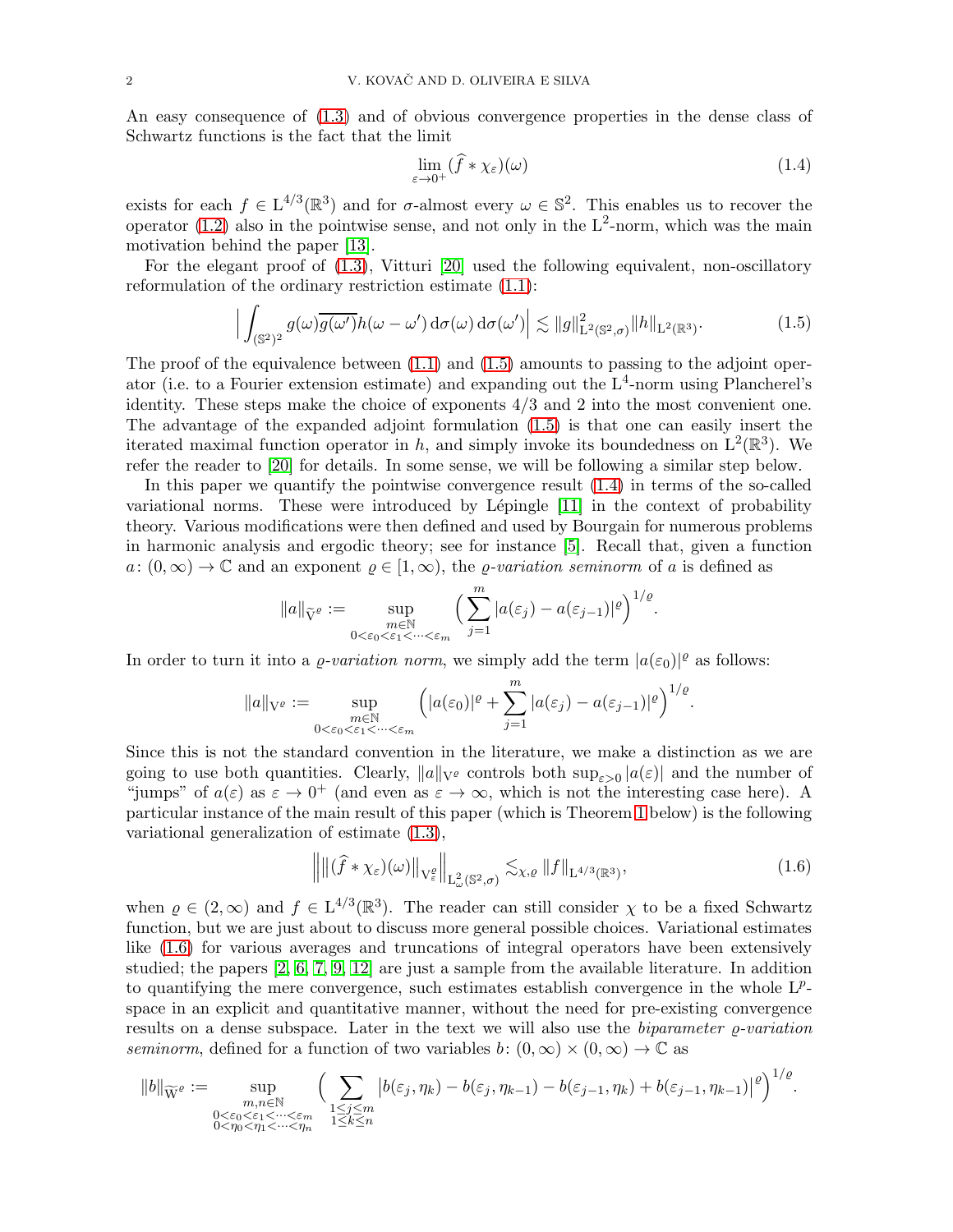It is natural to consider more general averaging functions  $\chi$ ; this has already been suggested (albeit somewhat implicitly) in the papers [\[13,](#page-9-2) [20\]](#page-9-3). It is clear from the proof in [\[20\]](#page-9-3) that the function  $\chi$  does not need to be smooth. One can, for instance, take  $\chi$  to be the L<sup>1</sup>-normalized indicator function of the unit ball in  $\mathbb{R}^3$ , in which case the  $(\widehat{f} * \chi_{\varepsilon})(\omega)$  become the usual Hardy–Littlewood averages of  $\hat{f}$  over Euclidean balls  $B(\omega, \varepsilon)$ ,

$$
\frac{1}{|{\rm B}(\omega,\varepsilon)|}\int_{{\rm B}(\omega,\varepsilon)}\widehat{f}(y)\mathrm{d}y.
$$

Moreover, Ramos [\[15\]](#page-9-11) concluded that, for each  $f \in L^p(\mathbb{R}^3)$  and  $1 \leq p \leq 4/3$ , almost every point on the sphere is a Lebesgue point of  $\widehat{f}$ , i.e. for  $\sigma$ -a.e.  $\omega \in \mathbb{S}^2$  we have that

$$
\lim_{\varepsilon \to 0^+} \frac{1}{|B(\omega, \varepsilon)|} \int_{B(\omega, \varepsilon)} |\widehat{f}(y) - (\mathcal{R}f)(y)| dy = 0.
$$

Prior to [\[15\]](#page-9-11) this had been confirmed by Vitturi [\[20\]](#page-9-3) for functions  $f \in L^p(\mathbb{R}^3)$ ,  $1 \le p \le 8/7$ , who repeated the two-dimensional argument of Müller, Ricci, and Wright [\[13\]](#page-9-2).

Subsequent papers [\[10\]](#page-9-12) and [\[14\]](#page-9-13), which appeared after the first version of the present paper, generalize the averaging procedure even further, by convolving  $\widehat{f}$  with certain averaging measures  $\mu$ . In light of this more recent research, we now take the opportunity to both generalize [\(1.6\)](#page-1-2) and complete our short survey of maximal and variational Fourier restriction theories with papers that appeared in the meantime. In what follows,  $\mu$  will be a finite complex measure defined on the Borel sets in  $\mathbb{R}^3$ ; its dilates  $\mu_{\varepsilon}$  are now defined as

$$
\mu_{\varepsilon}(E) := \mu(\varepsilon^{-1}E),
$$

for every Borel set  $E \subseteq \mathbb{R}^3$  and  $\varepsilon > 0$ . For reasons of elegance, one can additionally assume that  $\mu$  is normalized by  $\mu(\mathbb{R}^3) = 1$  and that it is even, i.e., centrally symmetric with respect to the origin, which means that

$$
\mu(-E) = \mu(E),
$$

for each Borel set  $E \subseteq \mathbb{R}^3$ .

In [\[10\]](#page-9-12) one of the present authors showed analogues of  $(1.3)$  and  $(1.6)$  when  $\chi$  is replaced by a measure  $\mu$  whose Fourier transform  $\hat{\mu}$  is  $C^{\infty}$  and satisfies the decay condition

<span id="page-2-0"></span>
$$
|\nabla \widehat{\mu}(x)| \lesssim (1+|x|)^{-1-\delta},\tag{1.7}
$$

for some  $\delta > 0$ . It is interesting to make the following observation, which applies to the cases of two or three dimensions only, as things improve in higher dimensions. If one takes  $\mu$  to be the normalized spherical measure, i.e.  $\mu = \sigma/\sigma(\mathbb{S}^2)$ , then the decay of  $|\nabla \hat{\mu}(x)|$  as  $|x| \to \infty$  is only  $O(|x|^{-1})$ ; see [\[1\]](#page-9-14). Consequently, the results from [\[10\]](#page-9-12) do not apply. This was one of the sources of motivation for Ramos [\[14\]](#page-9-13), who reused Vitturi's argument from [\[20\]](#page-9-3) to conclude that the maximal estimate

$$
\Big\|\sup_{\varepsilon>0}\big|(\widehat{f}*\mu_\varepsilon)(\omega)\big|\Big\|_{\mathrm{L}^2_\omega(\mathbb{S}^2,\sigma)}\lesssim_{\mu}\|f\|_{\mathrm{L}^{4/3}(\mathbb{R}^3)}
$$

holds as soon as the maximal operator  $h \mapsto \sup_{\varepsilon>0} (h * \mu_{\varepsilon})$  is bounded on  $L^2(\mathbb{R}^3)$ . Relating this to the work of Rubio de Francia [\[16\]](#page-9-15), he further deduced the following sufficient condition in terms of the decays of  $\hat{\mu}$  and  $\nabla \hat{\mu}$ :

$$
|\widehat{\mu}(x)| \lesssim (1+|x|)^{-\alpha} \text{ and } |\nabla \widehat{\mu}(x)| \lesssim (1+|x|)^{-\beta}, \text{ with } \alpha + \beta > 1.
$$

This condition includes the spherical measure as it satisfies  $|\hat{\mu}(x)| = O(|x|^{-1})$  and  $|\nabla \hat{\mu}(x)| = O(|x|^{-1})$  $O(|x|^{-1})$  as  $|x| \to \infty$ .

The main result of this note is a variational estimate which generalizes [\(1.6\)](#page-1-2) slightly beyond the previously covered cases of the averaging functions  $\chi$  or measures  $\mu$ .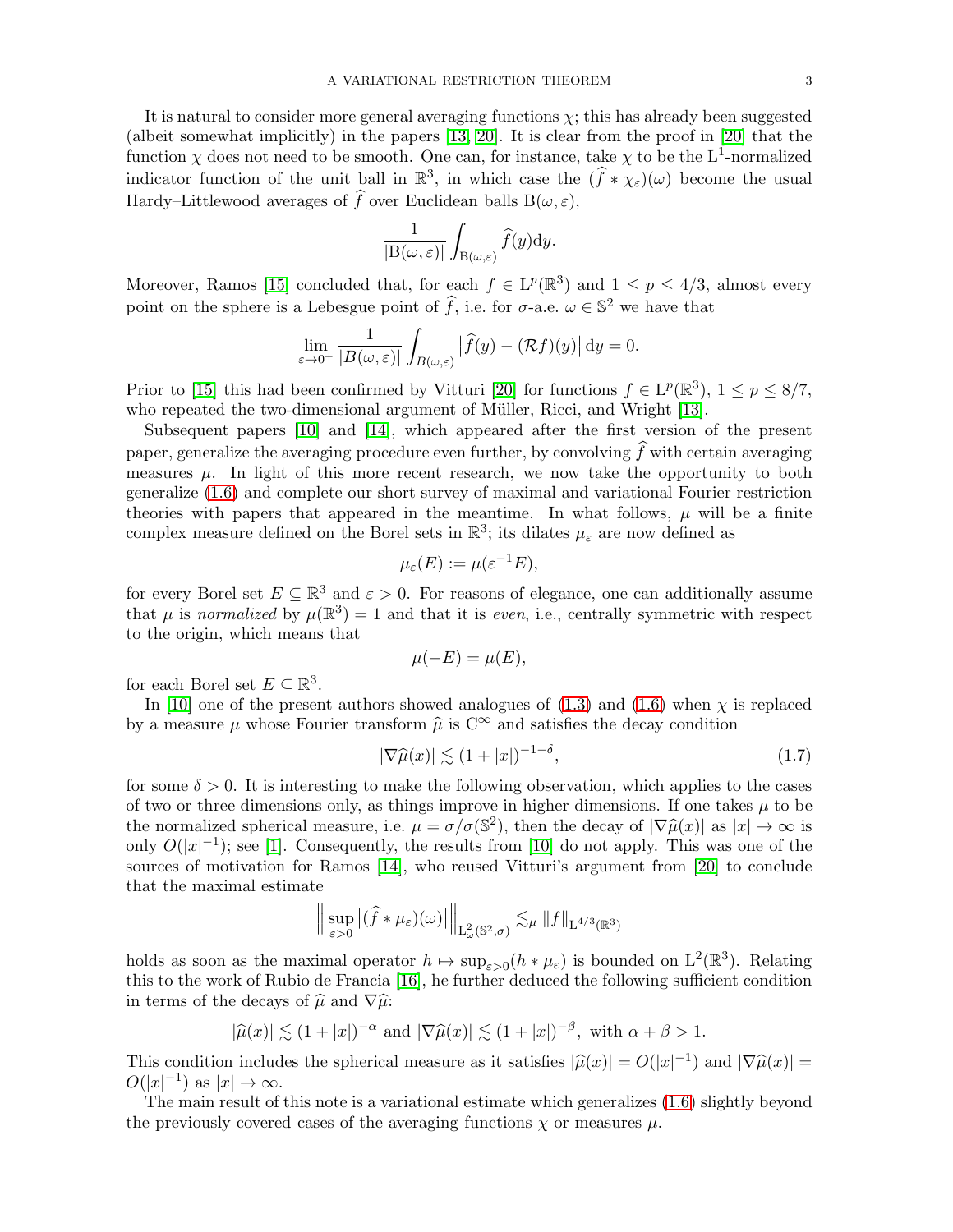<span id="page-3-0"></span>**Theorem 1.** Suppose that  $\varrho \in (1,\infty)$ , and that  $\mu$  is a normalized, even complex measure defined on the Borel subsets of  $\mathbb{R}^3$ , and satisfying any of the following three conditions:

(a)  $-x \cdot \nabla \widehat{\mu}(x) \ge 0$  for each  $x \in \mathbb{R}^3$ , and

<span id="page-3-2"></span>
$$
\left\| \left\| (h * \mu_{\varepsilon})(x) \right\|_{\widetilde{V}_{\varepsilon}} \right\|_{L_x^2(\mathbb{R}^3)} \lesssim_{\mu, \varrho} \|h\|_{L^2(\mathbb{R}^3)} \tag{1.8}
$$

holds for each Schwartz function h;

- (b)  $\rho \in (2,\infty)$ , while  $\hat{\mu}$  is  $C^2$  and satisfies the decay condition [\(1.7\)](#page-2-0);
- (c) the inequality

<span id="page-3-4"></span>
$$
\left\| \left\| (h * \mu_{\varepsilon} * \overline{\mu}_{\eta})(x) \right\|_{\widetilde{\mathcal{W}}_{\varepsilon,\eta}^{\varrho}} \right\|_{\mathcal{L}^2_{x}(\mathbb{R}^3)} \lesssim_{\mu,\varrho} \|h\|_{\mathcal{L}^2(\mathbb{R}^3)} \tag{1.9}
$$

holds for each Schwartz function h.

Then, for each Schwartz function  $f$ , the following estimate holds:

<span id="page-3-1"></span>
$$
\left\| \left\| (\widehat{f} * \mu_{\varepsilon})(\omega) \right\|_{V_{\varepsilon}^{\varrho}} \right\|_{L_{\omega}^{2}(\mathbb{S}^{2},\sigma)} \lesssim_{\mu,\varrho} \|f\|_{L^{4/3}(\mathbb{R}^{3})}. \tag{1.10}
$$

Let us immediately clarify one minor technical issue. Theorem [1](#page-3-0) claims estimate [\(1.10\)](#page-3-1) for Schwartz functions f only, but it immediately extends to all  $f \in L^{4/3}(\mathbb{R}^3)$  whenever  $\mu$ is absolutely continuous with respect to Lebesgue measure. Otherwise, we could run into measurability issues on the left-hand side of  $(1.10)$  for singular measures  $\mu$ .

Condition (a) in Theorem [1](#page-3-0) is quite restrictive, but it is satisfied at least when  $\rho > 2$  and the Radon–Nikodym density of  $\mu$  is a radial Gaussian function. Indeed, if  $d\mu(x) = \alpha^3 e^{-\pi \alpha^2 |x|^2} dx$ for some  $\alpha \in (0,\infty)$ , then

<span id="page-3-3"></span>
$$
- x \cdot \nabla \widehat{\mu}(x) = 2\pi \alpha^{-2} |x|^2 e^{-\pi \alpha^{-2} |x|^2}
$$
\n(1.11)

is nonnegative, and [\(1.8\)](#page-3-2) is a standard estimate by Bourgain [\[5,](#page-9-5) Lemma 3.28]. In fact, Bourgain formulated [\(1.8\)](#page-3-2) for one-dimensional Schwartz averaging functions in [\[5\]](#page-9-5), but the proof carries over to higher dimensions. Alternatively, one can invoke more general results from the subsequent literature, such as the work of Jones, Seeger, and Wright [\[9\]](#page-9-9), which covered higher-dimensional convolutions, more general dilation structures, and both strong and weak-type variational estimates in a range of  $L^p$ -spaces.

Theorem [1](#page-3-0) under condition (b) was covered by the paper [\[10\]](#page-9-12), up to minor technicalities, such as the fact that here we do not need  $\hat{\mu}$  to be smoother than  $C^2$ . However, [\[10\]](#page-9-12) was concerned with more general surfaces and more general measures  $\sigma$  on them, while here we are able to give a more direct proof that is specific to the sphere and to the stated choice of Lebesgue space exponents. In fact, as we have already noted, the present proof predates [\[10\]](#page-9-12).

Condition (c) above is somewhat artificial and difficult to verify, but we include it since the proof that it implies [\(1.10\)](#page-3-1) will be the most straightforward.

Maximal restriction estimates have found a nice application in the very recent work of Bilz [\[4\]](#page-9-16), who used them to show that there exists a compact set  $E \subset \mathbb{R}^3$  of full Hausdorff dimension that does not allow any nontrivial a priori Fourier restriction estimates for any nontrivial Borel measure on  $E$ . We do not discuss the details here, but rather refer an interested reader to [\[4\]](#page-9-16).

1.1. **Notation.** If  $A, B: X \to [0, \infty)$  are two functions (or functional expressions) such that, for each  $x \in X$ ,  $A(x) \leq CB(x)$  for some unimportant constant  $0 \leq C < \infty$ , then we write  $A(x) \leq B(x)$  or  $A(x) = O(B(x))$ . If the constant C depends on a set of parameters P, we emphasize it notationally by writing  $A(x) \leq_P B(x)$  or  $A(x) = O_P(B(x))$ .

We write a variable in the subscript of the letter denoting a function space whenever we need to emphasize with respect to which variable the corresponding (semi)norm is taken. For instance,  $||g(\omega)||_{L^p_\omega}$  can be written in place of  $||g||_{L^p}$ , while  $||g(\varepsilon)||_{V^{\rho}_{\varepsilon}}$  can be written in place of  $||g||_{V^{\varrho}}$ , whenever the variables  $\omega, \varepsilon$  need to be written explicitly.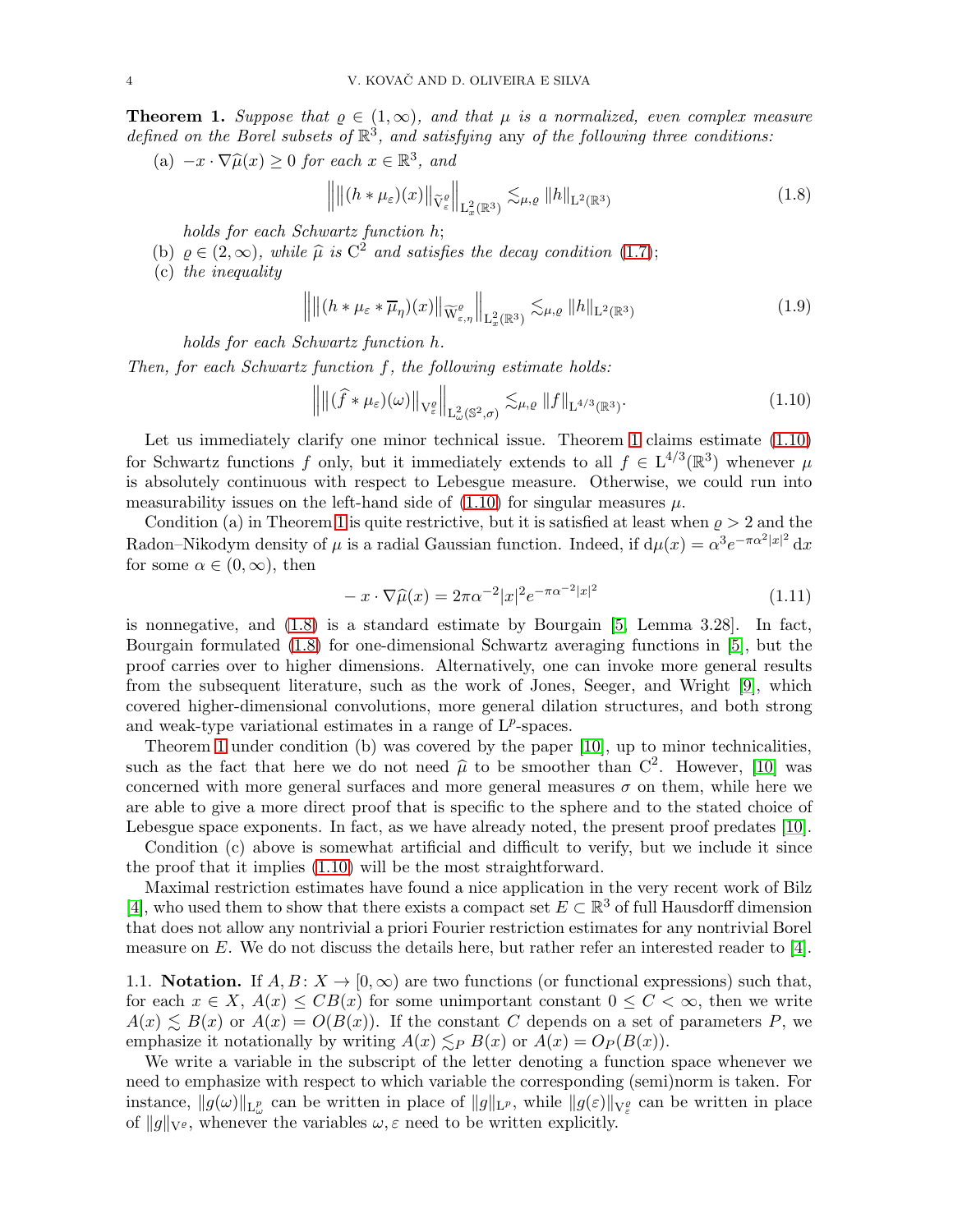$$
\widehat{f}(y) := \int_{\mathbb{R}^3} f(x) e^{-2\pi i x \cdot y} dx,
$$

for each  $y \in \mathbb{R}^3$ . Here  $x \cdot y$  denotes the standard scalar product of vectors  $x, y \in \mathbb{R}^3$ , and integration is performed with respect to the Lebesgue measure. The map  $f \mapsto \hat{f}$  is then extended, as usual, by continuity to bounded linear operators  $L^p(\mathbb{R}^3) \to L^{p'}(\mathbb{R}^3)$  for each  $p \in (1,2]$  and  $p' = p/(p-1)$ .

More generally, the Fourier transform of a complex measure  $\mu$  is the function  $\hat{\mu}$  defined as

$$
\widehat{\mu}(y) := \int_{\mathbb{R}^3} e^{-2\pi i x \cdot y} \mathrm{d}\mu(x),
$$

for each  $y \in \mathbb{R}^3$ .

The set of complex-valued Schwartz functions on  $\mathbb{R}^3$  will be denoted by  $\mathcal{S}(\mathbb{R}^3)$ .

The remainder of this paper is devoted to the proof of Theorem [1.](#page-3-0)

### 2. Proof of Theorem [1](#page-3-0)

We need to establish [\(1.10\)](#page-3-1) assuming any one of the three conditions from the statement of Theorem [1.](#page-3-0) Let us start with condition (a).

Proof of Theorem [1](#page-3-0) assuming condition (a). Start by observing that

$$
\sup_{\varepsilon_0>0} |\widehat{f} * \mu_{\varepsilon_0}| \leq |\widehat{f} * \mu| + \sup_{\varepsilon_0>0} |\widehat{f} * (\mu_{\varepsilon_0} - \mu_1)|,
$$

that  $\hat{f} * \mu = (f\hat{\mu})$ , and that the ordinary restriction estimate [\(1.1\)](#page-0-0) applies to  $f\hat{\mu}$  and yields

$$
\|\widehat{f} * \mu\|_{\mathrm{L}^2(\mathbb{S}^2,\sigma)} \lesssim \|f\widehat{\mu}\|_{\mathrm{L}^{4/3}(\mathbb{R}^3)} \lesssim_{\mu} \|f\|_{\mathrm{L}^{4/3}(\mathbb{R}^3)}.
$$

Thus, inequality [\(1.10\)](#page-3-1) reduces to two applications of

<span id="page-4-0"></span>
$$
\left\| \left\| (\widehat{f} * \mu_{\varepsilon})(\omega) \right\|_{\widetilde{V}_{\varepsilon}^{\varrho}} \right\|_{L_{\omega}^{2}(\mathbb{S}^{2},\sigma)} \lesssim_{\mu,\varrho} \|f\|_{L^{4/3}(\mathbb{R}^{3})},\tag{2.1}
$$

which we proceed to establish. The desired estimate  $(2.1)$  unfolds as

<span id="page-4-1"></span>
$$
\Big\| \sup_{\substack{m \in \mathbb{N} \\ 0 < \varepsilon_0 < \varepsilon_1 < \dots < \varepsilon_m}} \Big( \sum_{j=1}^m \big| \big( \widehat{f} \ast (\mu_{\varepsilon_{j-1}} - \mu_{\varepsilon_j}) \big) (\omega) \big|^{\varrho} \Big)^{1/\varrho} \Big\|_{\mathcal{L}^2_{\omega}(\mathbb{S}^2, \sigma)} \lesssim_{\mu, \varrho} \|f\|_{\mathcal{L}^{4/3}(\mathbb{R}^3)}.
$$
 (2.2)

The numbers  $\varepsilon_j$  in the above supremum can be restricted to a fixed interval  $[\varepsilon_{\min}, \varepsilon_{\max}]$  with  $0 < \varepsilon_{\min} < \varepsilon_{\max}$ , but the estimate needs to be established with a constant independent of  $\varepsilon_{\rm min}$  and  $\varepsilon_{\rm max}$ . Afterwards one simply applies the monotone convergence theorem letting  $\varepsilon_{\min} \to 0^+$  and  $\varepsilon_{\max} \to \infty$ . Moreover, by only increasing the left-hand side of [\(2.2\)](#page-4-1), we can also achieve  $\varepsilon_0 = \varepsilon_{\min}$  and  $\varepsilon_m = \varepsilon_{\max}$ .

Next, by continuity one may further restrict attention to rational numbers in the interval  $[\varepsilon_{\min}, \varepsilon_{\max}]$ , and by yet another application of the monotone convergence theorem one may consider only finitely many values in that interval. In this way, no generality is lost in assuming that the supremum in [\(2.2\)](#page-4-1) is achieved for some  $m \in \mathbb{N}$  and for some measurable functions  $\varepsilon_k: \mathbb{S}^2 \to [\varepsilon_{\min}, \varepsilon_{\max}], k \in \{0, 1, \ldots, m\}, \text{ such that } \varepsilon_0(\omega) \equiv \varepsilon_{\min}, \varepsilon_m(\omega) \equiv \varepsilon_{\max}.$  Estimate [\(2.2\)](#page-4-1) then becomes

$$
\Big\|\Big(\sum_{j=1}^m\big|\big(\widehat{f}*\big(\mu_{\varepsilon_{j-1}(\omega)}-\mu_{\varepsilon_{j}(\omega)}\big)\big)(\omega)\big|^{\varrho}\Big)^{1/\varrho}\Big\|_{\mathrm{L}^2_\omega(\mathbb{S}^2,\sigma)}\lesssim_{\mu,\varrho}\|f\|_{\mathrm{L}^{4/3}(\mathbb{R}^3)}.
$$

Once again, the implicit constant needs to be independent of m and the functions  $\varepsilon_k$ . The reduction we just performed is an instance of the Kolmogorov–Seliverstov–Plessner linearization method used in [\[13\]](#page-9-2).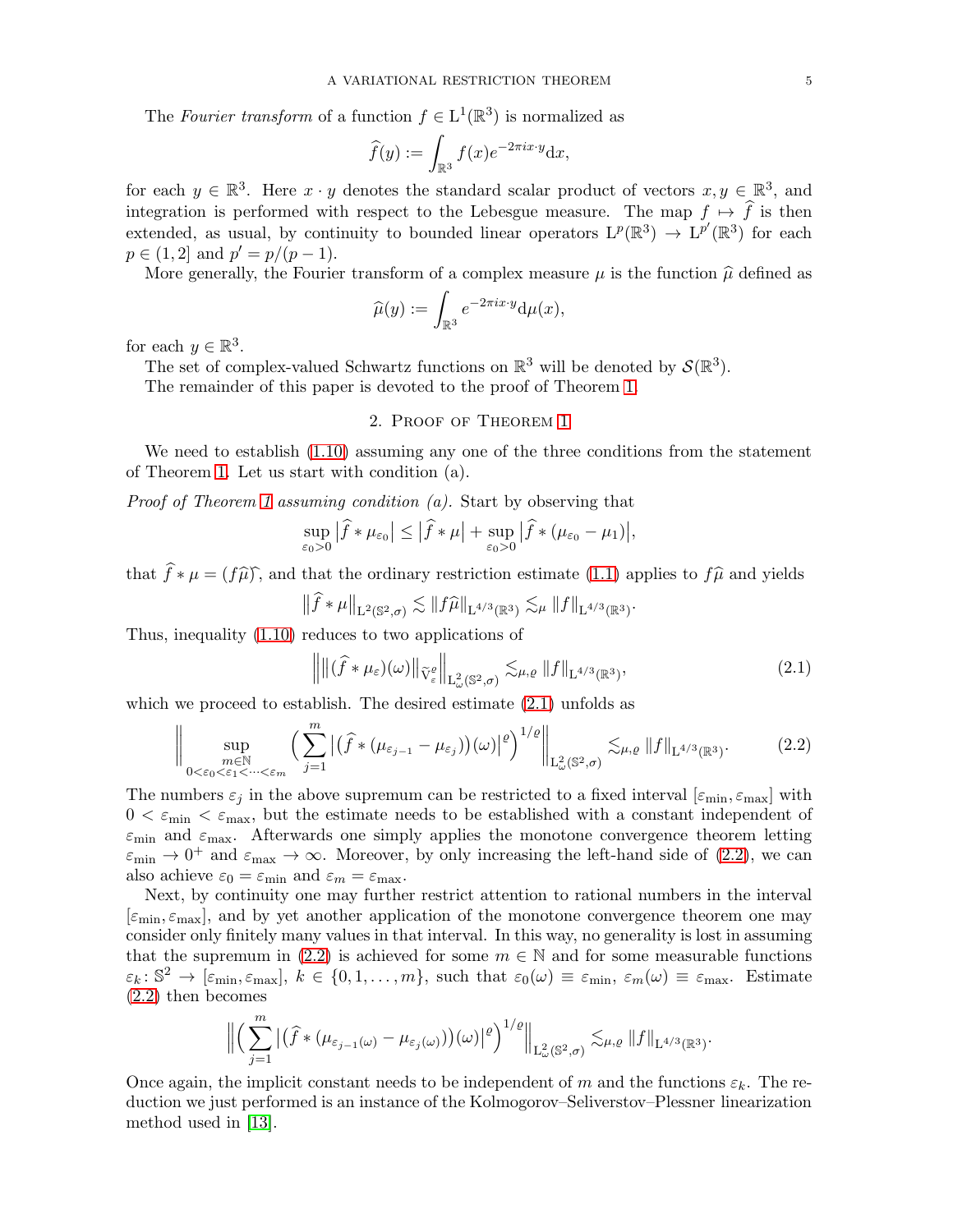Dualizing the mixed  $L^2_{\omega}(\ell_j^{\varrho})$  $_{j}^{\varrho}$ )-norm, see [\[3\]](#page-9-17), we turn the latter estimate into

<span id="page-5-0"></span>
$$
\left|\Lambda(f,\mathbf{g})\right| \lesssim_{\mu,\varrho} \|f\|_{\mathcal{L}^{4/3}(\mathbb{R}^3)} \left\| \left(\sum_{j=1}^m |g_j|^{\varrho'}\right)^{1/\varrho'} \right\|_{\mathcal{L}^2(\mathbb{S}^2,\sigma)},\tag{2.3}
$$

where the bilinear form  $\Lambda$  is defined via

$$
\Lambda(f,\mathbf{g}):=\int_{\mathbb{S}^2}\sum_{j=1}^m\big(\widehat{f}*(\mu_{\varepsilon_{j-1}(\omega)}-\mu_{\varepsilon_j(\omega)})\big)(\omega)\overline{g_j(\omega)}\,\mathrm{d}\sigma(\omega).
$$

Here,  $\varrho' = \varrho/(\varrho - 1)$  denotes the exponent conjugate to  $\varrho$  as usual, and  $g_j : \mathbb{S}^2 \to \mathbb{C}$  are arbitrary measurable functions,  $j \in \{1, 2, \ldots, m\}$ , gathered in a single vector-valued function  $\mathbf{g} = (g_j)_{j=1}^m$ . By elementary properties of the Fourier transform,  $\Lambda$  can be rewritten as

$$
\Lambda(f, \mathbf{g}) = \int_{\mathbb{R}^3} f(x) \overline{\mathcal{E}(\mathbf{g})(x)} dx,
$$

where  $\mathcal E$  is a certain extension-type operator given by

<span id="page-5-7"></span>
$$
\mathcal{E}(\mathbf{g})(x) := \int_{\mathbb{S}^2} \sum_{j=1}^m \left( \widehat{\mu}(\varepsilon_{j-1}(\omega)x) - \widehat{\mu}(\varepsilon_j(\omega)x) \right) g_j(\omega) e^{2\pi ix \cdot \omega} d\sigma(\omega).
$$
 (2.4)

By Hölder's inequality,  $(2.3)$  is in turn equivalent to

<span id="page-5-4"></span>
$$
\|\mathcal{E}(\mathbf{g})\|_{\mathcal{L}^{4}(\mathbb{R}^{3})} \lesssim_{\mu,\varrho} \left\| \left( \sum_{j=1}^{m} |g_{j}|^{2} \right)^{1/\varrho'} \right\|_{\mathcal{L}^{2}(\mathbb{S}^{2},\sigma)}.
$$
\n(2.5)

If we denote

<span id="page-5-6"></span>
$$
\vartheta(x) := -x \cdot (\nabla \widehat{\mu})(x),\tag{2.6}
$$

then we also have

$$
-t\frac{\mathrm{d}}{\mathrm{d}t}\widehat{\mu}(tx) = -(tx)\cdot(\nabla\widehat{\mu})(tx) = \vartheta(tx),
$$

for any  $x \in \mathbb{R}^3$ , which in turn implies

<span id="page-5-1"></span>
$$
\widehat{\mu}(ax) - \widehat{\mu}(bx) = \int_{a}^{b} \vartheta(tx) \frac{\mathrm{d}t}{t},\tag{2.7}
$$

for any  $0 < a < b$ . Substituting this into the definition of  $\mathcal{E}$ , yields

$$
\mathcal{E}(\mathbf{g})(x) = \int_{\varepsilon_{\min}}^{\varepsilon_{\max}} \vartheta(tx) \int_{\mathbb{S}^2} g_{j(t,\omega)}(\omega) e^{2\pi ix \cdot \omega} d\sigma(\omega) \frac{dt}{t},
$$

where, for each  $t \in [\varepsilon_{\min}, \varepsilon_{\max}]$  and each  $\omega \in \mathbb{S}^2$ , we denote by  $j(t, \omega)$  the unique index  $j \in \{1, 2, \ldots, m\}$  such that  $t \in [\varepsilon_{j-1}(\omega), \varepsilon_j(\omega)]$ . Since  $\vartheta(x) \geq 0$ , by the standing assumption in (a), we can apply the Cauchy–Schwarz inequality in the variable  $t$  to estimate

<span id="page-5-2"></span>
$$
|\mathcal{E}(\mathbf{g})(x)|^2 \lesssim_{\mu} \mathcal{A}(x)\mathcal{B}(\mathbf{g})(x),\tag{2.8}
$$

where

$$
\mathcal{A}(x):=\int_{\varepsilon_{\min}}^{\varepsilon_{\max}} \vartheta(tx)\frac{{\rm d} t}{t}
$$

and

<span id="page-5-5"></span>
$$
\mathcal{B}(\mathbf{g})(x) := \int_{\varepsilon_{\min}}^{\varepsilon_{\max}} \vartheta(tx) \Big| \int_{\mathbb{S}^2} g_{j(t,\omega)}(\omega) e^{2\pi ix \cdot \omega} \, \mathrm{d}\sigma(\omega) \Big|^2 \frac{\mathrm{d}t}{t}.
$$
 (2.9)

By [\(2.7\)](#page-5-1),

<span id="page-5-3"></span>
$$
\mathcal{A}(x) = \widehat{\mu}(\varepsilon_{\min} x) - \widehat{\mu}(\varepsilon_{\max} x) \lesssim 1. \tag{2.10}
$$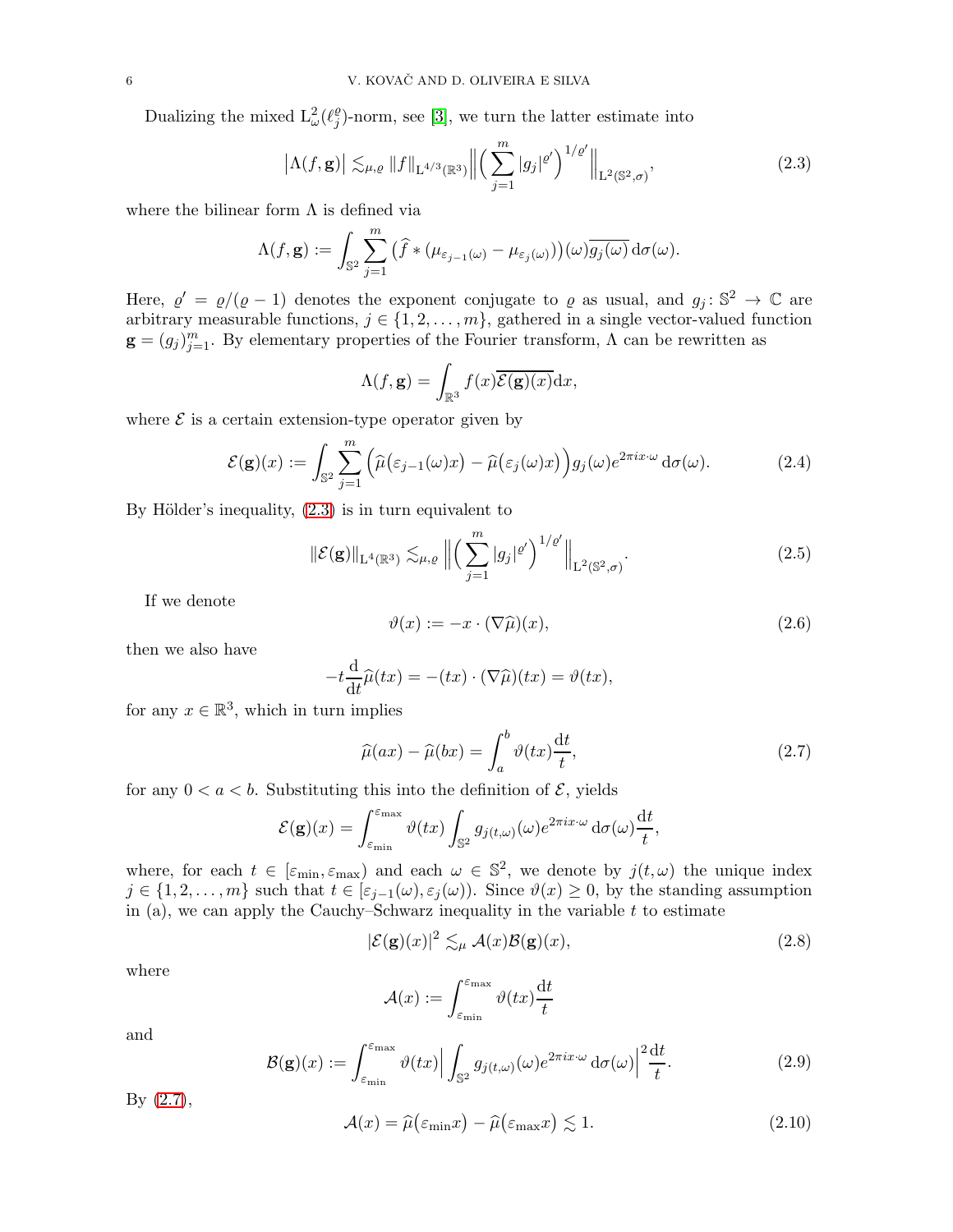From [\(2.8\)](#page-5-2) and [\(2.10\)](#page-5-3), we see that [\(2.5\)](#page-5-4) will be established once we prove

<span id="page-6-2"></span>
$$
\|\mathcal{B}(\mathbf{g})\|_{\mathcal{L}^{2}(\mathbb{R}^{3})} \lesssim_{\mu,\varrho} \left\| \left( \sum_{j=1}^{m} |g_{j}|^{2} \right)^{1/\varrho'} \right\|_{\mathcal{L}^{2}(\mathbb{S}^{2},\sigma)}^{2}.
$$
 (2.11)

Expanding out the square in the definition of  $\mathcal{B}(\mathbf{g})(x)$  yields

<span id="page-6-1"></span>
$$
\mathcal{B}(\mathbf{g})(x) = \int_{(\mathbb{S}^2)^2} \int_{\varepsilon_{\min}}^{\varepsilon_{\max}} g_{j(t,\omega)}(\omega) \overline{g_{j(t,\omega')}(\omega')} e^{2\pi ix \cdot (\omega - \omega')} \vartheta(tx) \frac{\mathrm{d}t}{t} \,\mathrm{d}\sigma(\omega) \,\mathrm{d}\sigma(\omega'). \tag{2.12}
$$

For fixed  $\omega, \omega' \in \mathbb{S}^2$ , consider

$$
J(\omega,\omega') := \left\{ (j,j') \in \{1,2,\ldots,m\}^2 \, : \, [\varepsilon_{j-1}(\omega),\varepsilon_j(\omega)) \cap [\varepsilon_{j'-1}(\omega'),\varepsilon_{j'}(\omega')) \neq \emptyset \right\}.
$$

The intersection of two half-open intervals is either the empty set or again a half-open interval. For each pair  $(j, j') \in J(\omega, \omega')$ , it follows that there exist unique real numbers  $a(j, j', \omega, \omega')$ and  $b(j, j', \omega, \omega')$ , such that

<span id="page-6-0"></span>
$$
[\varepsilon_{j-1}(\omega), \varepsilon_j(\omega)) \cap [\varepsilon_{j'-1}(\omega'), \varepsilon_{j'}(\omega')) = [a(j, j', \omega, \omega'), b(j, j', \omega, \omega')).
$$
\n(2.13)

Clearly the intervals [\(2.13\)](#page-6-0) constitute a finite partition of  $[\varepsilon_{\min}, \varepsilon_{\max}]$ . Using [\(2.7\)](#page-5-1), we can rewrite  $(2.12)$  as

$$
\mathcal{B}(\mathbf{g})(x) = \int_{(\mathbb{S}^2)^2} \sum_{(j,j') \in J(\omega,\omega')} g_j(\omega) \overline{g_{j'}(\omega')} e^{2\pi i x \cdot (\omega - \omega')} \left( \int_{a(j,j',\omega,\omega')}^{b(j,j',\omega,\omega')} \vartheta(tx) \frac{dt}{t} \right) d\sigma(\omega) d\sigma(\omega')
$$
  
= 
$$
\int_{(\mathbb{S}^2)^2} \sum_{(j,j') \in J(\omega,\omega')} g_j(\omega) \overline{g_{j'}(\omega')} e^{2\pi i x \cdot (\omega - \omega')}
$$

$$
\times \left( \widehat{\mu}(a(j,j',\omega,\omega')x) - \widehat{\mu}(b(j,j',\omega,\omega')x) \right) d\sigma(\omega) d\sigma(\omega').
$$

Taking  $h \in \mathcal{S}(\mathbb{R}^3)$  and dualizing with  $\widehat{h}$  leads to the form

$$
\Theta(\mathbf{g},h) := \int_{\mathbb{R}^3} \mathcal{B}(\mathbf{g})(x) \widehat{h}(x) \, \mathrm{d}x.
$$

By Plancherel's identity we have

$$
\|\mathcal{B}(\mathbf{g})\|_{\mathbf{L}^2(\mathbb{R}^3)} = \sup \{|\Theta(\mathbf{g}, h)| : h \in \mathcal{S}(\mathbb{R}^3), \|h\|_{\mathbf{L}^2(\mathbb{R}^3)} = 1\},\
$$

so [\(2.11\)](#page-6-2) will follow from

<span id="page-6-3"></span>
$$
|\Theta(\mathbf{g},h)| \lesssim_{\mu,\varrho} \left\| \left( \sum_{j=1}^m |g_j|^{\varrho'} \right)^{1/\varrho'} \right\|_{\mathcal{L}^2(\mathbb{S}^2,\sigma)}^2 \|h\|_{\mathcal{L}^2(\mathbb{R}^3)},\tag{2.14}
$$

which we proceed to establish.

Using basic properties of the Fourier transform, the form  $\Theta$  can be rewritten as

$$
\Theta(\mathbf{g},h) = \int_{(\mathbb{S}^2)^2} \sum_{(j,j') \in J(\omega,\omega')} g_j(\omega) \overline{g_{j'}(\omega')}
$$

$$
\times (h * \mu_{a(j,j',\omega,\omega')}-h * \mu_{b(j,j',\omega,\omega')})(\omega - \omega') d\sigma(\omega) d\sigma(\omega')
$$

for any Schwartz function h. Applying Hölder's inequality to the sum in  $(j, j')$ , and recalling the definition of the  $\varrho$ -variation yields

$$
|\Theta(\mathbf{g},h)| \leq \int_{(\mathbb{S}^2)^2} \Big(\sum_{j=1}^m |g_j(\omega)|^{\varrho'}\Big)^{1/\varrho'} \Big(\sum_{j=1}^m |g_j(\omega')|^{\varrho'}\Big)^{1/\varrho'} \|(h*\mu_{\varepsilon})(\omega-\omega')\|_{\widetilde{\mathbf{V}}^{\varrho}_{\varepsilon}} d\sigma(\omega) d\sigma(\omega').
$$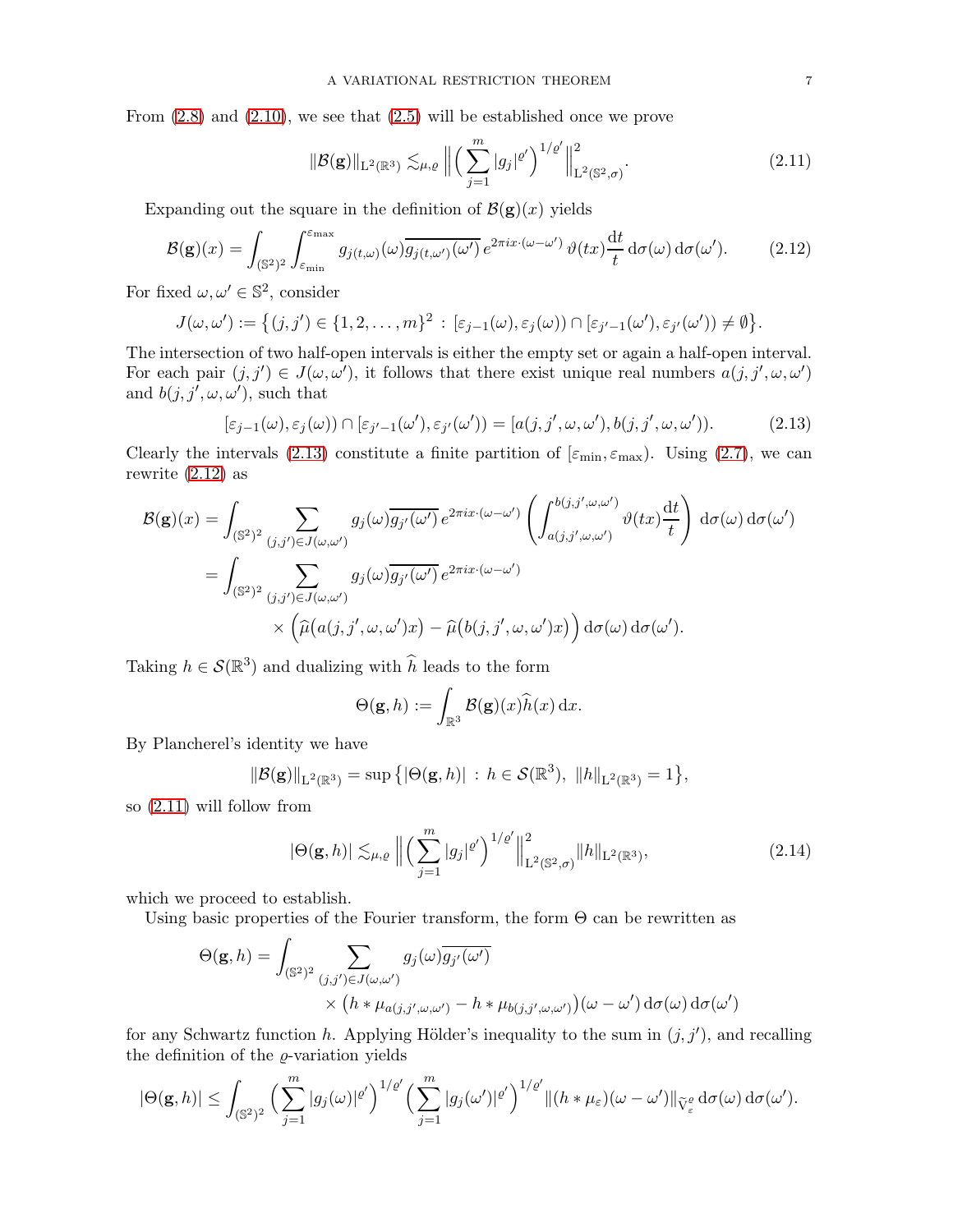By the usual Tomas–Stein restriction theorem in the formulation  $(1.5)$ , applied with g replaced by  $\left(\sum_{j=1}^m |g_j|^{e'}\right)^{1/e'}$  and with h replaced by  $||h * \mu_{\varepsilon}||_{\widetilde{V}_{\varepsilon}^e}$ , we obtain

$$
|\Theta({\bf g},h)|\lesssim \Big\|\Big(\sum_{j=1}^m|g_j|^{\varrho'}\Big)^{1/\varrho'}\Big\|^2_{{\bf L}^2(\mathbb{S}^2,\sigma)}\big\||h*\mu_\varepsilon\|_{{\widetilde V}^\varrho_\varepsilon}\Big\|_{{\bf L}^2(\mathbb{R}^3)}.
$$

Invoking assumption [\(1.8\)](#page-3-2) completes the proof of estimate [\(2.14\)](#page-6-3), and therefore also that of  $(1.10).$  $(1.10).$ 

Next, we will impose condition (b) and reduce the proof to the previous one by replacing  $\mu$  with a superposition of "nicer" measures.

*Proof of Theorem [1](#page-3-0) assuming condition (b).* We can repeat the same steps as before, reducing  $(1.10)$  to  $(2.11)$ , where  $\beta$  is as in  $(2.9)$  and  $\vartheta$  is defined by  $(2.6)$ .

We have already noted that  $(1.8)$  is satisfied for measures  $\mu$  with Gaussian densities, i.e., when  $d\mu(x) = \alpha^3 e^{-\pi \alpha^2 |x|^2} dx$  for some  $\alpha \in (0, \infty)$ , and that in this case [\(1.11\)](#page-3-3) equals  $\psi(x/\alpha)$ , where

$$
\psi(x) := 2\pi |x|^2 e^{-\pi |x|^2}.
$$

Therefore, the previous proof of [\(2.11\)](#page-6-2) specialized to this measure yields

<span id="page-7-0"></span>
$$
\left\| \int_{\varepsilon_{\min}}^{\varepsilon_{\max}} \psi\left(\frac{tx}{\alpha}\right) \Big| \int_{\mathbb{S}^2} g_{j(t,\omega)}(\omega) e^{2\pi ix \cdot \omega} \, \mathrm{d}\sigma(\omega) \Big|^2 \frac{\mathrm{d}t}{t} \right\|_{\mathcal{L}^2(\mathbb{R}^3)} \lesssim_{\varrho} \left\| \left( \sum_{j=1}^m |g_j|^{2'} \right)^{1/2'} \right\|_{\mathcal{L}^2(\mathbb{S}^2, \sigma)}^2. \tag{2.15}
$$

Also note that the  $L^1$ -normalization of the above Gaussians guarantees that the left-hand side of  $(1.8)$  does not depend on the parameter  $\alpha$ . Consequently, the previous proof makes the constant in the bound [\(2.15\)](#page-7-0) independent of  $\alpha$  as well. In this way, estimate [\(2.11\)](#page-6-2) for a general measure  $\mu$  satisfying condition (b) will be a consequence of [\(2.15\)](#page-7-0) and Minkowski's inequality for integrals if we can only dominate  $\vartheta(x)$  pointwise as follows:

<span id="page-7-1"></span>
$$
|\vartheta(x)| \lesssim_{\mu,\delta} \int_1^\infty \psi\left(\frac{x}{\alpha}\right) \frac{d\alpha}{\alpha^{1+\delta}},\tag{2.16}
$$

for each  $x \in \mathbb{R}^3$ .

Denote by  $\Psi(x)$  the right-hand side of [\(2.16\)](#page-7-1), and observe that  $\Psi(0) = 0$  and  $\Psi(x) > 0$ for each  $x \neq 0$ . By continuity and compactness it suffices to show that the ratio  $|\vartheta(x)|/\Psi(x)$ remains bounded as  $|x| \to \infty$  or  $|x| \to 0^+$ .

Substituting  $r = \pi \alpha^{-2} |x|^2$ , we may rewrite  $\Psi$  as

$$
\Psi(x) = 2\pi |x|^2 \int_1^\infty e^{-\pi \alpha^{-2} |x|^2} \frac{d\alpha}{\alpha^{3+\delta}} \tag{2.17}
$$

<span id="page-7-3"></span><span id="page-7-2"></span>
$$
=\int_0^{\pi|x|^2} e^{-r} \left(\frac{\sqrt{r}}{\sqrt{\pi}|x|}\right)^{\delta} dr.
$$
\n(2.18)

From [\(2.18\)](#page-7-2) we see that  $\lim_{|x|\to\infty} \Psi(x)/|x|^{-\delta} \in (0,\infty)$ , while decay condition [\(1.7\)](#page-2-0) gives  $|\vartheta(x)| = O(|x|^{-\delta})$  as  $|x| \to \infty$ .

On the other hand, using Taylor's formula for the function  $x \mapsto e^{-\pi \alpha^{-2} |x|^2}$  and substituting into [\(2.17\)](#page-7-3), we easily obtain

$$
\Psi(x) = 2\pi |x|^2 \left(\frac{1}{2+\delta} + O_\delta(|x|^2)\right)
$$

on a neighborhood of the origin. Moreover,  $\hat{\mu}$  is C<sup>2</sup> and even, since  $\mu$  is even, and so we have that  $(\nabla \hat{\mu})(0) = 0$ . Taylor's formula then yields

$$
\vartheta(x) = O_{\mu}(|x|^2)
$$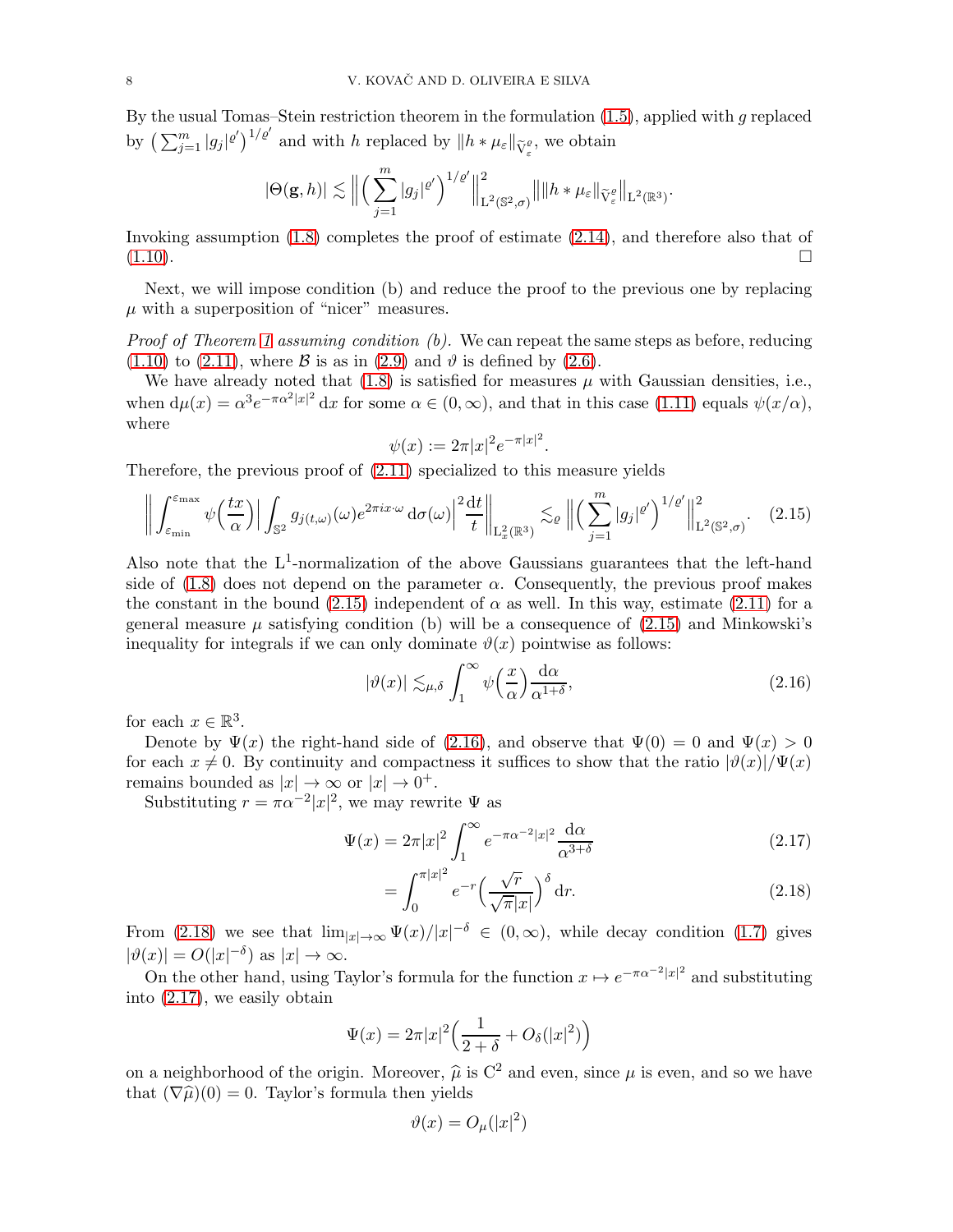on a neighborhood of the origin. It follows that  $|\vartheta(x)|/\Psi(x) = O_{\mu,\delta}(1)$  for sufficiently small nonzero |x|, and this completes the proof of (2.16). nonzero  $|x|$ , and this completes the proof of  $(2.16)$ .

The Gaussian domination trick which we have just used can be attributed to Stein, see [\[18,](#page-9-18) Chapter V, §3.1]. It was generalized and used in a slightly different context by Durcik [\[8\]](#page-9-19).

*Proof of Theorem [1](#page-3-0) assuming condition (c).* We can repeat the same steps as before that reduce [\(1.10\)](#page-3-1) to [\(2.5\)](#page-5-4). This time we define the form  $\Theta$  differently, via

$$
\Theta(\mathbf{g},h) := \int_{\mathbb{R}^3} |\mathcal{E}(\mathbf{g})(x)|^2 \,\widehat{h}(x) \,\mathrm{d}x,
$$

where **g** is as before and  $h \in \mathcal{S}(\mathbb{R}^3)$ . Again, by duality, we only need to establish [\(2.14\)](#page-6-3). Squaring out  $(2.4)$  and inserting that into the above definition of  $\Theta$ , we obtain

$$
\Theta(\mathbf{g},h) = \int_{\mathbb{R}^3} \int_{(\mathbb{S}^2)^2} \sum_{\substack{1 \le j \le m \\ 1 \le k \le m}} g_j(\omega) \overline{g_k(\omega')} \left( \widehat{\mu}(\varepsilon_{j-1}(\omega)x) - \widehat{\mu}(\varepsilon_j(\omega)x) \right) \times \left( \widehat{\mu}(\varepsilon_{k-1}(\omega')x) - \widehat{\mu}(\varepsilon_k(\omega')x) \right) \widehat{h}(x) e^{2\pi ix \cdot (\omega - \omega')} d\sigma(\omega) d\sigma(\omega') dx,
$$

i.e.,

$$
\Theta(\mathbf{g},h) = \int_{(\mathbb{S}^2)^2} \sum_{\substack{1 \le j \le m \\ 1 \le k \le m}} g_j(\omega) \overline{g_k(\omega')}
$$

$$
\times \left( h * (\mu_{\varepsilon_{j-1}(\omega)} - \mu_{\varepsilon_j(\omega)}) * \overline{(\mu_{\varepsilon_{k-1}(\omega)} - \mu_{\varepsilon_k(\omega)})} \right) (\omega - \omega') d\sigma(\omega) d\sigma(\omega').
$$

Applying Hölder's inequality to the sum in  $(j, k)$ , and recalling the definition of the biparameter  $\rho$ -variation seminorm yields

$$
\begin{aligned} |\Theta(\mathbf{g},h)|&\leq \int_{(\mathbb{S}^2)^2}\Bigl(\sum_{j=1}^m|g_j(\omega)|^{\varrho'}\Bigr)^{1/\varrho'}\Bigl(\sum_{k=1}^m|g_k(\omega')|^{\varrho'}\Bigr)^{1/\varrho'}\\&\times \|(h*\mu_\varepsilon*\overline{\mu}_\eta)(\omega-\omega')\|_{\widetilde{\mathcal{W}}^{\varrho}_{\varepsilon,\eta}}\,\mathrm{d}\sigma(\omega)\,\mathrm{d}\sigma(\omega').\end{aligned}
$$

Using [\(1.5\)](#page-1-0) we obtain

$$
|\Theta(\mathbf{g},h)| \lesssim \Big\| \Big( \sum_{j=1}^m |g_j|^{ \varrho'}\Big)^{1/\varrho'} \Big\|_{\mathrm{L}^2(\mathbb{S}^2,\sigma)}^2 \Big\| \|h*\mu_\varepsilon*\overline{\mu}_\eta\|_{\widetilde{\mathrm{W}}_{\varepsilon,\eta}^\varrho} \Big\|_{\mathrm{L}^2(\mathbb{R}^3)},
$$

and it remains to invoke the assumption [\(1.9\)](#page-3-4). This proves [\(2.14\)](#page-6-3) and, thus, also completes the proof of the theorem assuming condition (c).  $\Box$ 

### **ACKNOWLEDGMENTS**

The authors are grateful to Polona Durcik and Jim Wright for useful discussions surrounding the problem, and to the anonymous referee for a careful reading of the manuscript and valuable suggestions.

V.K. was supported in part by the Croatian Science Foundation under the project UIP-2017-05-4129 (MUNHANAP). He also acknowledges partial support of the DAAD–MZO bilateral grant Multilinear singular integrals and applications and that of the Fulbright Scholar Program. D.O.S. acknowledges support by the EPSRC New Investigator Award Sharp Fourier Restriction Theory, grant no. EP/T001364/1, and the College Early Career Travel Fund of the University of Birmingham. This work was started during a pleasant visit of the second author to the University of Zagreb, whose hospitality is greatly appreciated.